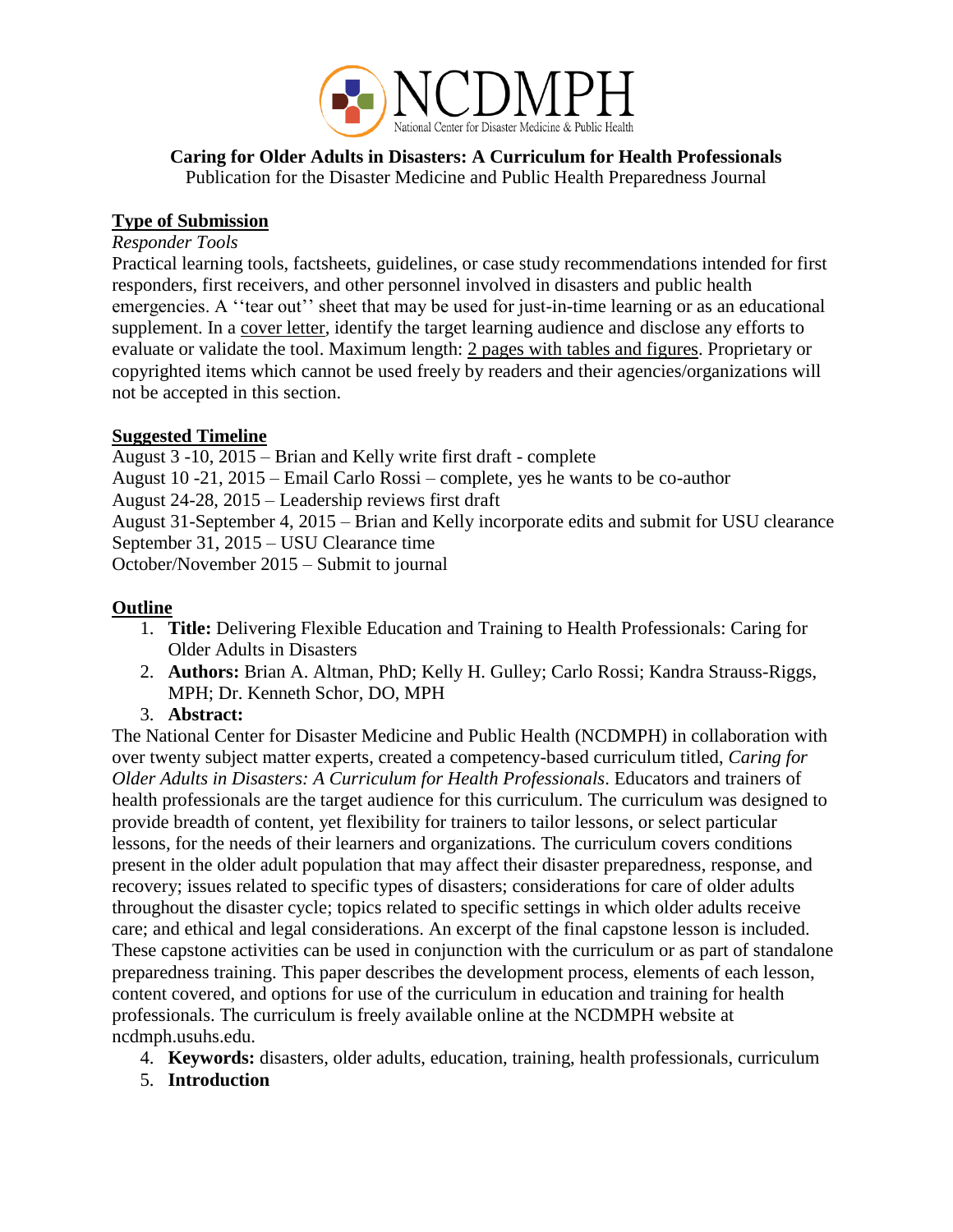

The National Center for Disaster Medicine and Public Health (NCDMPH) in collaboration with over twenty subject matter experts, created a competency-based curriculum titled, *Caring for Older Adults in Disasters: A Curriculum for Health Professionals*. The target audience for this curriculum is educators and trainers working with health professionals who may care for older adults before, during, and after a disaster. The curriculum is freely available on the website of the NCDMPH at ncdmph.usuhs.edu.

The curriculum is designed to be used by educators and trainers in a wide range of settings such as classroom based instruction, continuing professional education, preparedness training within organizations, or other flexible teaching settings. The curriculum is divided into modules and lessons allowing trainers to select topics of particular relevance to their learners and organizational context. The lessons contain outlines of material to be taught allowing trainers flexibility in their teaching style and setting.

Figure one illustrates the focus of the curriculum on the intersection of disaster health and caring for older adults. Learners are assumed to be competent health professionals in their own role and scope of practice and have general awareness of care of patients in disasters. For those trainers or learners who need more information about general disaster health topics, please visit the NCDMPH website for additional resources. This curriculum highlights particular issues and considerations for caring for older adults before, during, and after disasters.

#### 6. **Background/Process**

In response to a request from US Department of Veterans Affairs the NCDMPH initiated the development of this curriculum. A key guiding document in initial identification of curriculum topics was the *Curriculum Recommendations for Disaster Health Professionals: The Geriatric Population.* <sup>*I*</sup> A curriculum topic outline was developed with subject matter expert input. Subject matter experts were then invited to author one or more lessons from this topical outline. The lessons contain common elements based on a lesson template provided by NCDMPH. A peer review process was a key component of lesson development. Multiple authors and additional expert reviewers provided feedback on the lessons. Authors incorporated feedback and completed lessons for the final curriculum.

#### 7. **Elements of the Lessons**

For consistency and ease of use, the lessons contain the following curricular elements:

- Mapping content to core competencies for disaster medicine and public health. $^2$
- Learning objectives to specify the aims of the content provided*.*
- Estimated time to complete, ranging from 30 to 120 minutes.
- Detailed content outline, containing points to be made and issues to convey in teaching the lesson.
- Suggested Learner activities for use in and beyond the classroom
- Readings and resources for learners and educators.
- Learner assessment strategies, ideas for gauging student learning*.*

#### 8. **Content Covered in Curriculum**

Figure two outlines the modules and lessons within this curriculum. The first module introduces the curriculum and provides background on the older adult population. The second module describes conditions present in the older adult population that impact their disaster preparedness, response, and recovery. The focus then shifts to how older adults are affected by particular types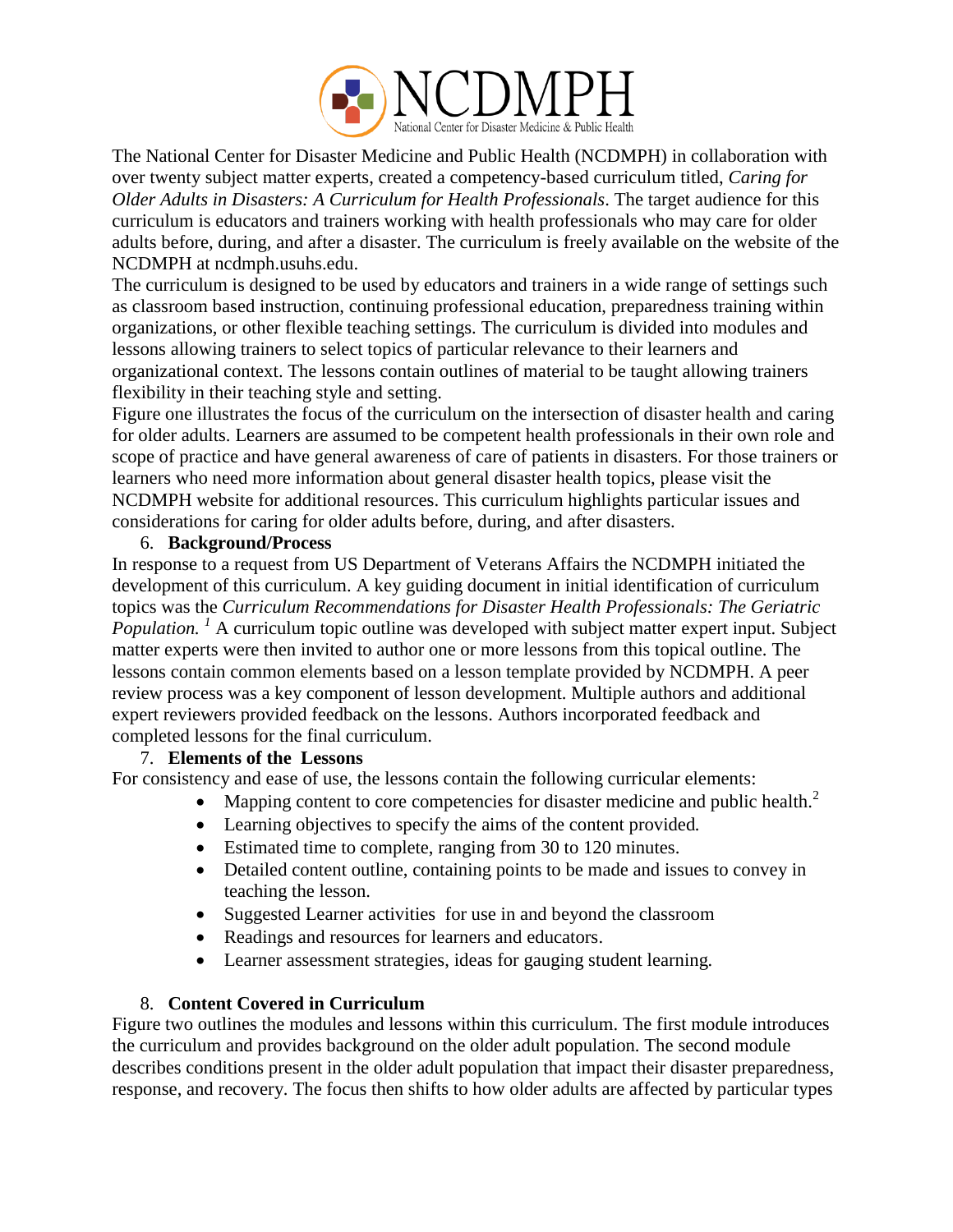

of disasters in module three. Module four provides an in-depth treatment of issues health professionals should consider when caring for older adults before, during, and after disasters. The focus of module five turns toward specific considerations for particular settings in which older adults live and receive care. Module six outlines ethical and legal considerations when caring for older adults in disasters. The curriculum concludes in module seven with a capstone activity described further below.

#### 9. **How it can be used**

This curriculum is designed to be used in a variety of settings such as in classroom teaching for health professionals, for continuing professional education, or for preparedness training within organizations. Educators and trainers may elect to use the curriculum in whole or in part based on the needs of their learners and organization and the time available. Educators can customize the curriculum by selecting lessons, or parts of lessons, to teach, by adapting activities as needed, or by adding additional content appropriate for their setting. Content can be taught to learners of one health profession or in interprofessional settings. The lessons include content outlines, which allow trainers flexibility in their teaching style to include lectures, discussions, readings, case vignettes, and other teaching methods. In designing the curriculum, we were cognizant of the need for breadth of content and for flexibility for use in a wide range of environments with a variety of resources and time constraints.

# 10. **Capstone Excerpt Example**

An excerpt of the final capstone activity in the curriculum is included in Box 1. This activity can be used by learners as part of the curriculum or as a standalone training tool. Trainers can adapt the content as necessary for their learners, organizational setting, time available and training needs.

#### **BOX 1: LESSON 7-1 CAPSTONE ACTIVITY EXCERPT**

#### **Intended Audience of Learners**

A broad range of health professionals who may work with the older adult population.

# **Learning Objective**

At the end of this lesson, the learner will be able to:

**7-1.1** Describe planning and logistics considerations for caring for older adults in disasters.

# **Estimated Time to Complete This Lesson Excerpt**

60 minutes

# **Suggested Learner Activities for Use in and Beyond the Classroom**

**Part 1:**

In this section, learners will consider the implications for planning and logistics of caring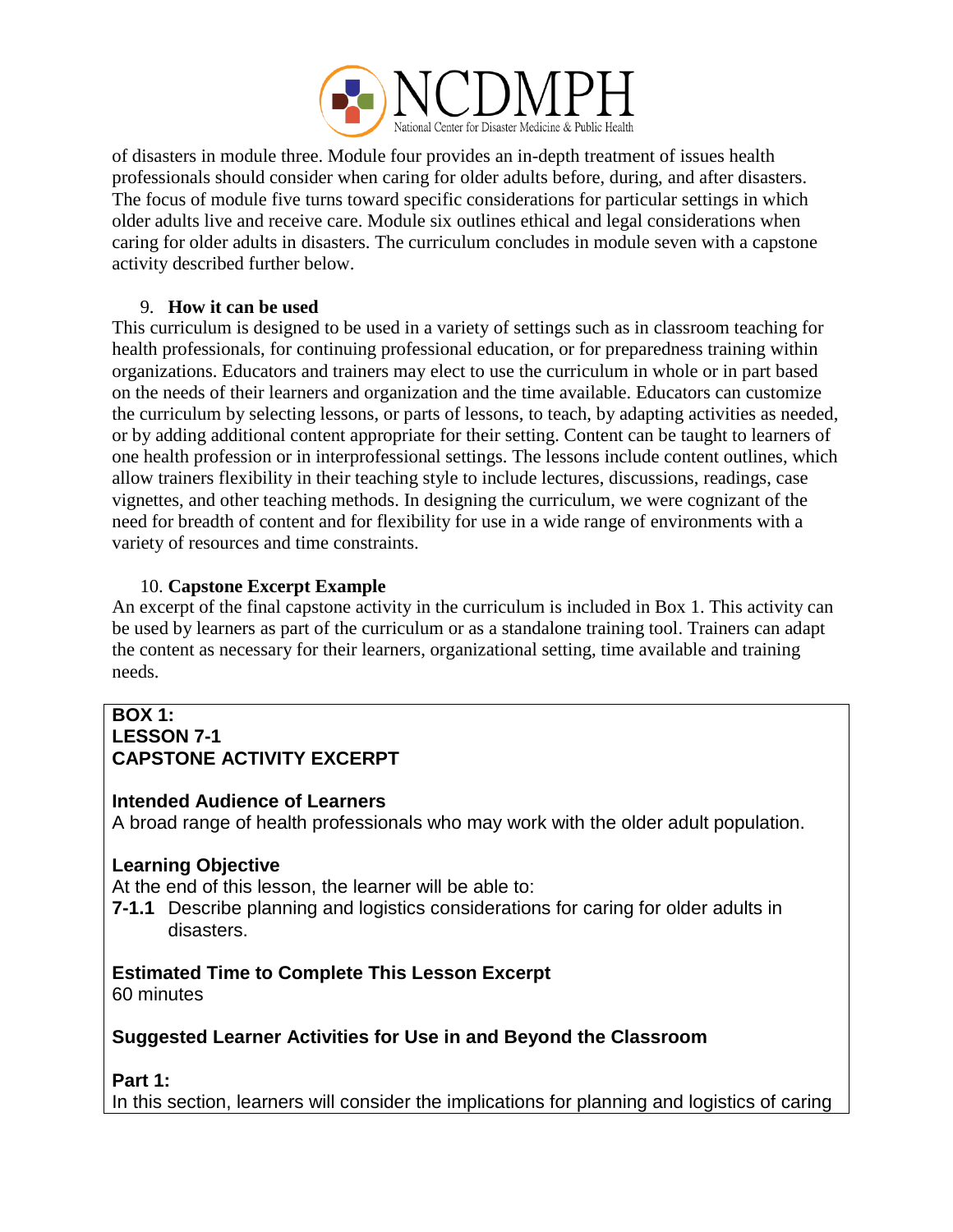

for older adults in disasters.

## Scenario

Either individually or in small groups with each small group doing the following together, imagine you are going to plan a meeting to discuss various planning and logistical implications of what you have learned so far in this curriculum. Use the prompts below to assist your learners in completing this section if necessary.

- Who would be present at this meeting and why is their presence important?
	- o People in your workplace? People in your professional association? People in other professions? People in your community? Regional, state, county, and local systems of care? Health care coalitions?
		- **Please consider any of the following possible stakeholders** (adapted from $1-3$ ):
			- Health care providers and systems (hospitals, clinics, rehabilitation centers, mental health facilities, home care agencies, skilled nursing facilities, healthcare coalitions)
			- Public health
			- Federal, state, local, tribal, and territorial government agencies
			- Public safety and security (fire, law enforcement, emergency medical services)
			- Housing agencies
			- Transportation and sanitation infrastructure
			- Utilities (water, energy, communication)
			- Universities or research institutions
			- Service, faith-based, and volunteer organizations
			- Nonprofit agencies
			- Media
			- Interested members of the public (individuals affected by a disaster)
- Draft a hypothetical agenda for this meeting. As you think about who to invite to the hypothetical meeting and the agenda, here are some topics to reflect on:
	- o What questions would you ask and why? What issues would you raise and why are these issues important?
		- What are the risks and hazards for your geographical jurisdiction? What vulnerabilities do these hazards and risks pose for your population, your profession, and your work setting?
	- o Please consider the following disaster planning and logistical issues:
		- **Communications**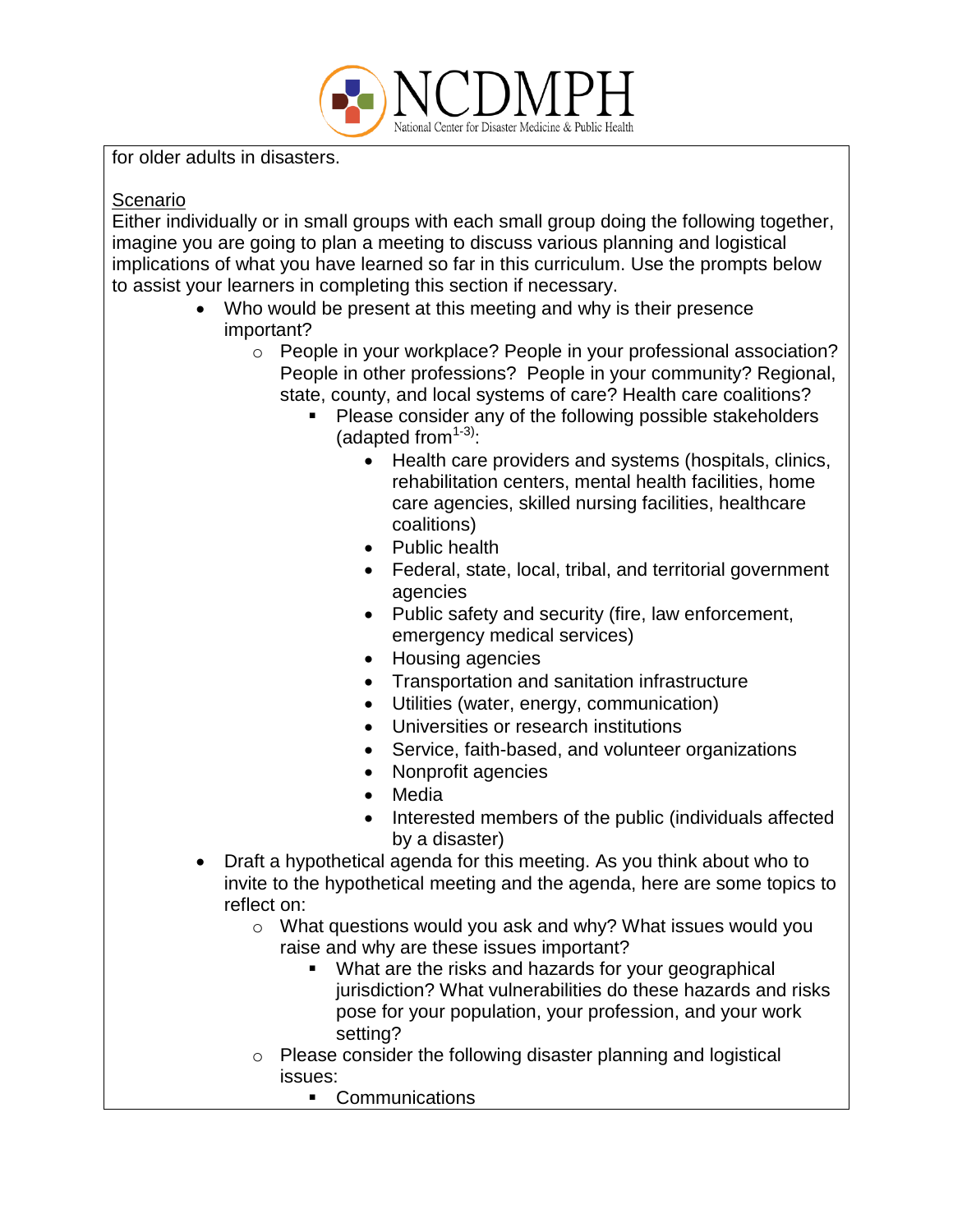

- **Staffing**
- Command & Control: Who is in charge? Who is giving direction?
- Safety & Security
- Resources
	- Medical: medications, supplies, assistive technologies
	- **Nonmedical**
- **Transport**
- Continuum of care and services
- o What decisions would you want to make in this meeting?

# **Part 2:**

What are 3 action steps that you can take so you individually, your workplace, your profession, or your community can plan to better care for older adults in disasters?

For example, these could be areas in which you want to learn more, conversations you want to have, or any other ways in which you want to follow up on what you have learned in this curriculum.

Identify a timeframe for you to accomplish these action steps.

Tell 2 fellow learners about your action steps. Then, ask 2 of your fellow learners what their action steps will be.

# **Sources Cited in Preparing Outline and Activities Above**

- 1. *Standing Together: An Emergency Planning Guide for America's Communities*. The Joint Commission. [http://www.jointcommission.org/assets/1/18/planning\\_guide.pdf. Published 2005.](http://www.jointcommission.org/assets/1/18/planning_guide.pdf.%20Published%202005) Accessed December 4, 2014.
- 2. Stakeholders and their roles in recovery. Federal Emergency Management Agency website. [http://training.fema.gov/emiweb/downloads/hdr/session%204%20powerpoint.pdf.](http://training.fema.gov/emiweb/downloads/hdr/session%204%20powerpoint.pdf) Accessed December 4, 2014.
- 3. VOAD network: national organization member. National Voluntary Organizations Active in Disaster website. [http://www.nvoad.org/voad-network/national](http://www.nvoad.org/voad-network/national-members/)[members/.](http://www.nvoad.org/voad-network/national-members/) Accessed December 4, 2014.

# 11. **Next Steps/Future Directions**

To access and utilize the entire curriculum or parts of the curriculum please visit the NCDMPH website at ncdmph.usuhs.edu. The curriculum is available at no cost and with no required registration. In the future, we intend to add supplementary resources for educators and trainers that are associated with individual lessons. We hope that this curriculum and its use can enhance the care of older adults in future disasters.

#### 12. **About the authors**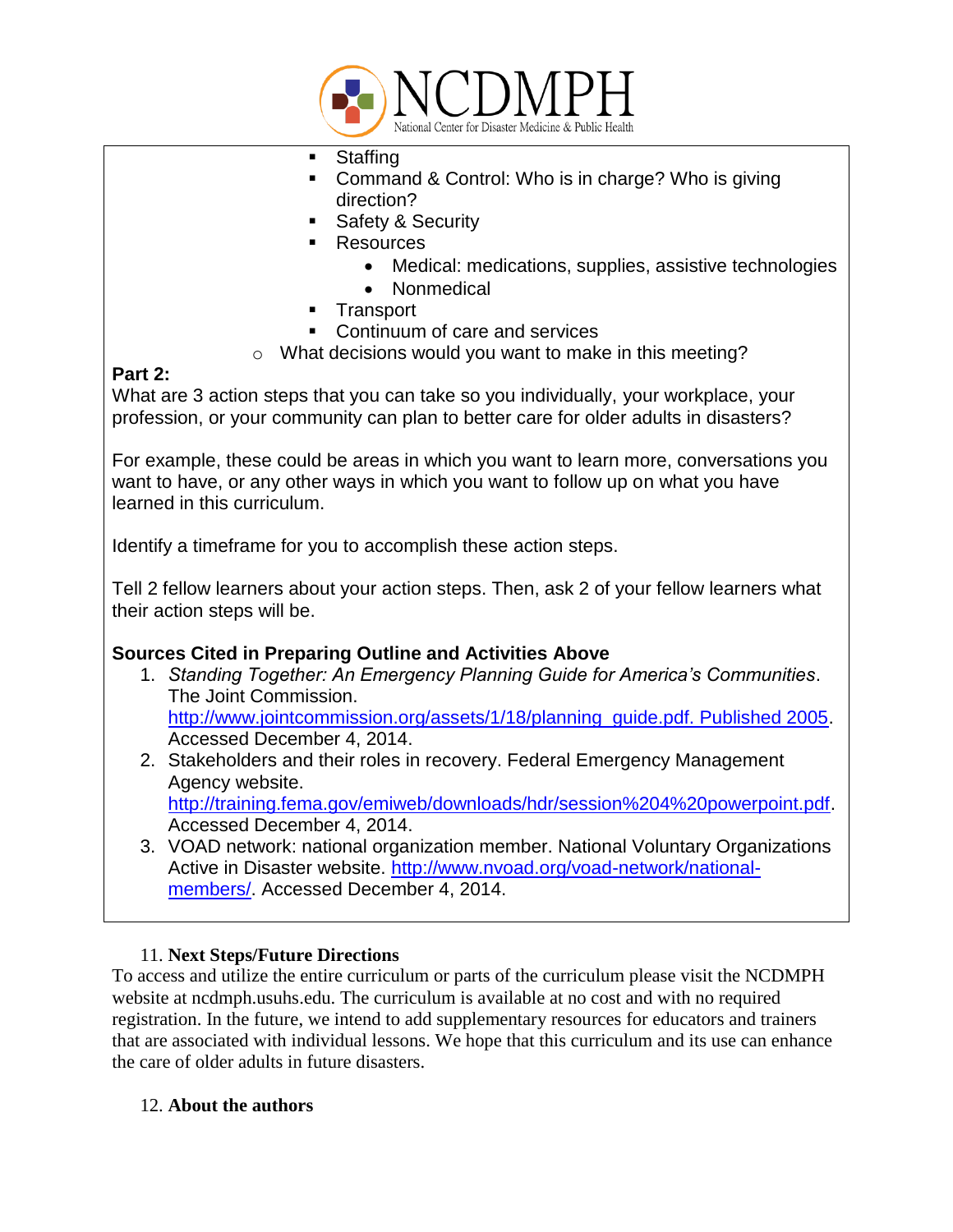

## 13. **Acknowledgements**

## 14. **References**

- a. 1. Johnson HL, McBee EC, Ling CG. Curriculum recommendations for disaster health professionals: the geriatric population. [https://ncdmph.usuhs.edu/Documents/GeriatricCurrRec-201407.pdf.](https://ncdmph.usuhs.edu/Documents/GeriatricCurrRec-201407.pdf) Published August 2014.Accessed July 1, 2015.
- b. 2. [Walsh L, Subbarao I, Gebbie K, et al. Core competencies for disaster medicine](http://ncdmph.usuhs.edu/KnowledgeLearning/2011-03AMA.htm)  and public health. *[Disaster Med Public Health Prep](http://ncdmph.usuhs.edu/KnowledgeLearning/2011-03AMA.htm)*. 2012;6(1):44-52. doi: [10.1001/dmp.2012.4.](http://ncdmph.usuhs.edu/KnowledgeLearning/2011-03AMA.htm)

### **Possible Figure, Table**

1. Figure 1 - List of modules and lessons

### **List of Modules and Lessons:**

### **Module 1: Curriculum overview and background on the older adult population**

- 1-1 Curriculum overview
- 1-2 Background on older adult population

# **Module 2: Conditions present in the older adult population that impact their disaster**

- **preparedness, response, and recovery**
- 2-1 Chronic and acute conditions
- 2-2 Psychosocial
- 2-3 Medication
- 2-4 Assistive Technology

# **Module 3: Disaster types: Special considerations for the older adult population in disasters**

3-1 Disaster types

### **Module 4: Caring for older adult populations during the disaster cycle: Preparedness, response, recovery, and mitigation**

- 4-1 Working with caregivers
- 4-2 Access and functional needs
- 4-3 Public health considerations
- 4-4 Clinical considerations
- 4-5 Psychosocial
- 4-6 Disaster human services
- 4-7 Preparedness issues
- 4-8 Response issues
- 4-9 Recovery issues

# **Module 5: Setting: Special considerations for the older adult population**

- 5-1 Hospital
- 5-2 Ambulatory
- 5-3 Hospice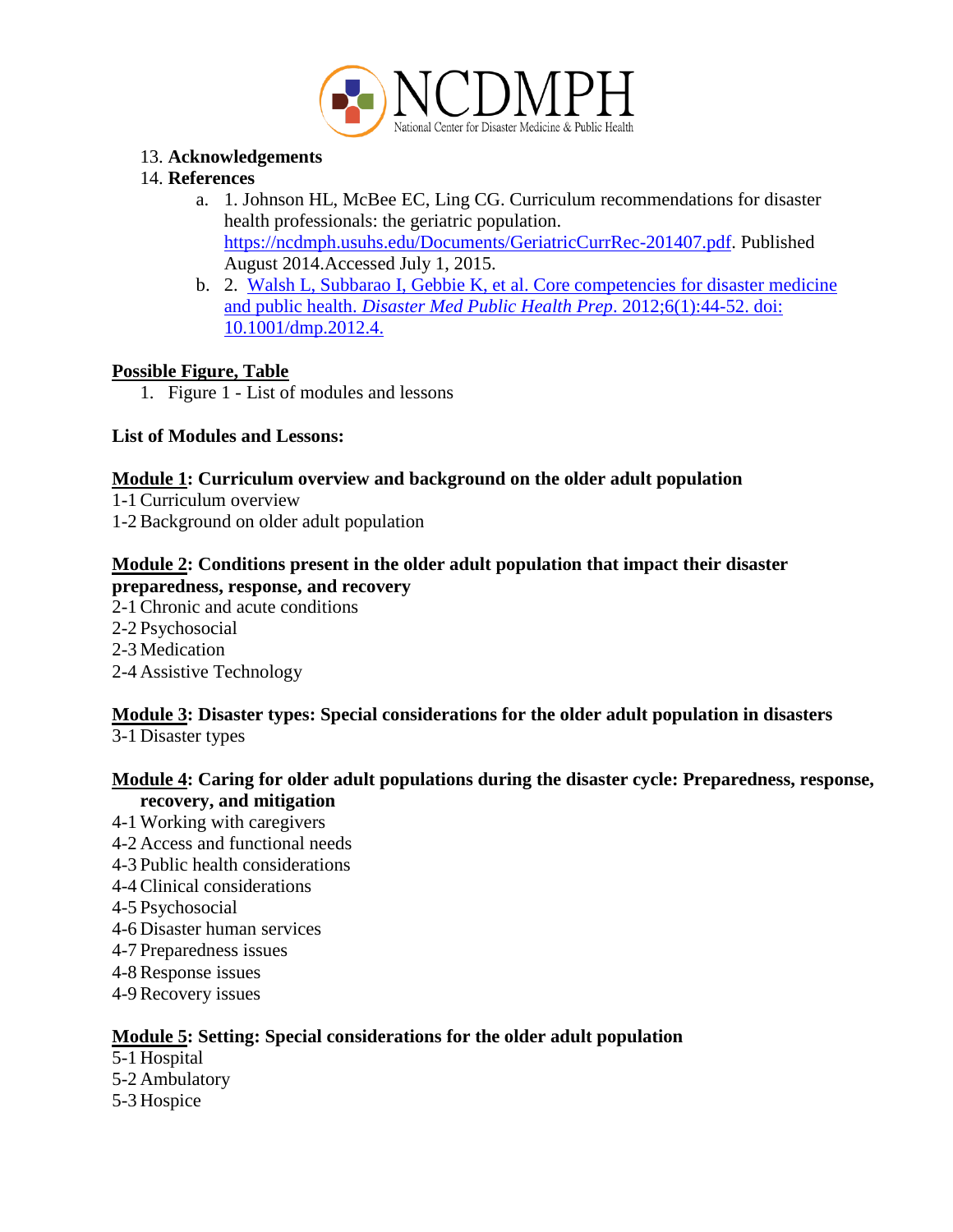

5-4 Skilled nursing facilities and assisted-living facilities

5-5 Older adult in the community/at home

5-6 Pharmacy

**Module 6: Ethical legal: Special considerations for the older adult population** 6-1 Ethical legal

**Module 7: Capstone activity** 

7-1 Capstone activity

### 2. Figure 2 Venn diagram



# Caring for Older Adults in Disasters: A Curriculum for Health Professionals

# **Preparation of Manuscript**

#### **Title Page**

# *Include all identifying author information on a Title Page*

Include on the title page (a) complete manuscript title; (b) authors' full names, highest academic degrees, and affiliations; (c) name and address for correspondence, including fax number, telephone number, and e-mail address; (d) any footnotes to these items; (e) a short running title not exceeding 45 letters and spaces; and (f) sources of support that require acknowledgment. The Title Page should be the first page of the manuscript and should not be separate from the main body of the manuscript.

# **Structured Abstract**

*for Original Research Articles and Brief Reports—Include in Manuscript Text File*

Organize the abstract in a structured format with the headings: Objective, Methods, Results, and Conclusions. Abstracts should not be structured for other types of articles; see below. Unstructured

#### **Abstract**

#### *Include in Manuscript Text File*

Limit the abstract to 200 words. It must be factual and comprehensive. Limit the use of abbreviations and acronyms, and avoid general statements (eg, the significance of the results is discussed).

Keywords—Include in Manuscript Text File List 3-5 keywords or phrases for indexing.

# **Manuscript Text**

Organize the manuscript into 5 main headings: Introduction, Methods, Results, Discussion, and Conclusions. Define abbreviations at first mention in text and in each table and figure. If a brand name is cited, supply the